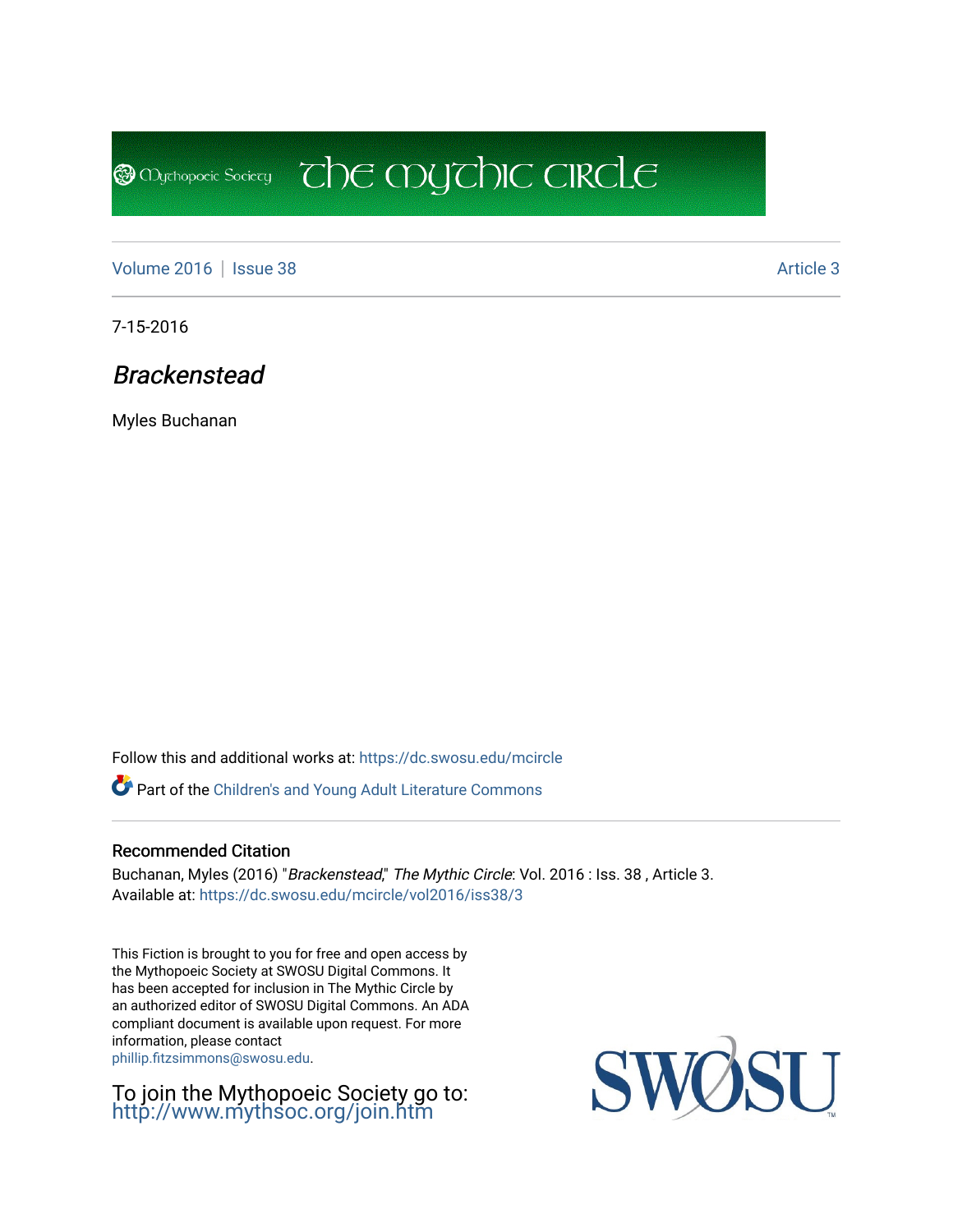# Mythcon 52: The Mythic, the Fantastic, and the Alien

Albuquerque, New Mexico; July 29 - August 1, 2022 <http://www.mythsoc.org/mythcon/mythcon-52.htm>



## Abstract

When the morrith trees started to thin and I no longer had to stoop and crawl, I nearly started weeping with relief. I'd been travelling through the Morrithwood for nearly five days, and all that was left of the rations for the journey there were a few scraps of deer jerky I'd been putting off eating.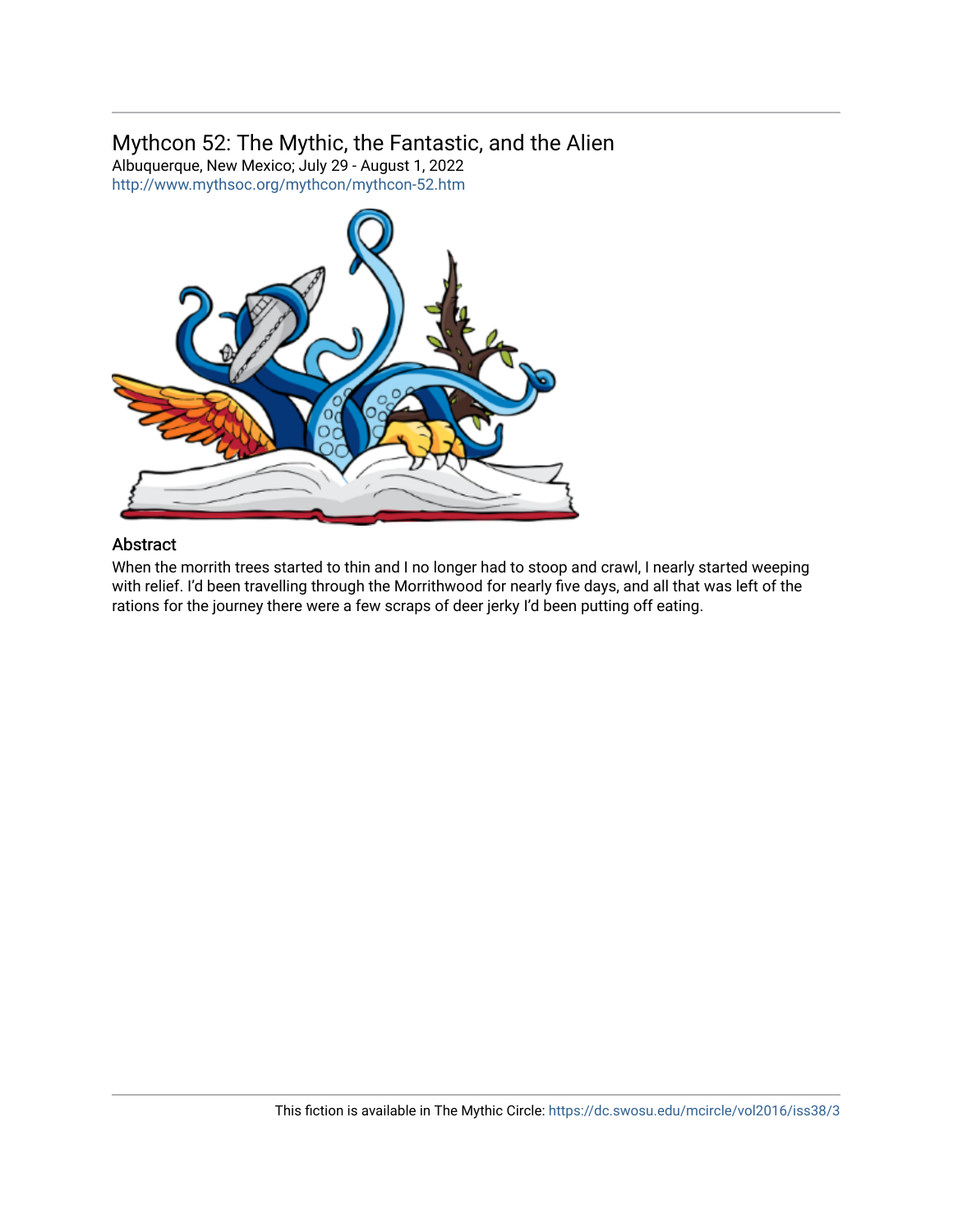# Brackenstead

By

#### Myles Buchanan

When the morrith trees started to thin and I no longer had to stoop and crawl, I nearly started weeping with relief. I'd been travelling through the Morrithwood for nearly five days, and all that was left of the rations for the journey there were a few scraps of deer jerky I'd been putting off eating. As for the forest, well—morrith trees are pretty enough from a distance, hunched and gnarled and fairy-tale charming with their hollows and shadows, but try walking through them days on end, roots tripping you, morrith-needles attacking any exposed skin. All because Jerrin had decided Tourin Galad *had* to die in a remote northern village, that this was paramount to the rebellion's efforts. Probably more convenient to just ambush Galad's convoy a few miles outside the capital, I'd had the good sense to point out, but Jerrin shook his head before I'd finished speaking: I had missed his point.

"It's not enough to just kill him, Sora," he said. A few years ago we'd holed up in a system of caves just south of the Morrithwood, caves which seemed to exist for the specific purpose of amplifying Jerrin's overwrought speeches. "I want him toppling from a dais," he said. "I want a burst of blood in the morning air. I want the villagers to *see* it. To understand what we can do. What we *will* do. For them, for us. For the people of this land. You're the best we have, Sora, and-"

"All right, all right," I said. If you let him

get started with this sort of thing there was no slowing him down. "You don't need to sing me a ballad. I'm going to do it. Just don't expect me to be all smiles. Can I at least have a horse?"

Jerrin grimaced. "I'm afraid not. Dara and Terin are heading back for round two against the outland garrisons in just a few hours. And going on foot should be quicker anyway. Four days if you take it fast, and you'll have plenty of provisions. The main forest roads are clogged with Holorrom. Plus, isn't this exactly your kind of thing? It's right out of your gnomish storybooks. Journeys through the haunted forest. Quaint Morrithwood villages. And here I was thinking you'd be excited."

"Yeah, sure. It's the chapter about slogging through miles of identical wilderness I'd rather skip. Not to mention the chapter about getting searched at the gates and hanged in the village square."

Jerrin waved this aside. "Unimportant details," he said. Then he leapt up from his chair. "That reminds me—I have something for you." He produced a cloth bundle and slid it across the table to me. "Open it."

Inside was a shining silver crossbow.

"Dara picked it up during the raid. It's the latest Holorrom design. You can load four quarrels at once and fire them all in less than five seconds."

I picked it up and ran my hands over the chilled metal. "It's heavy," I said.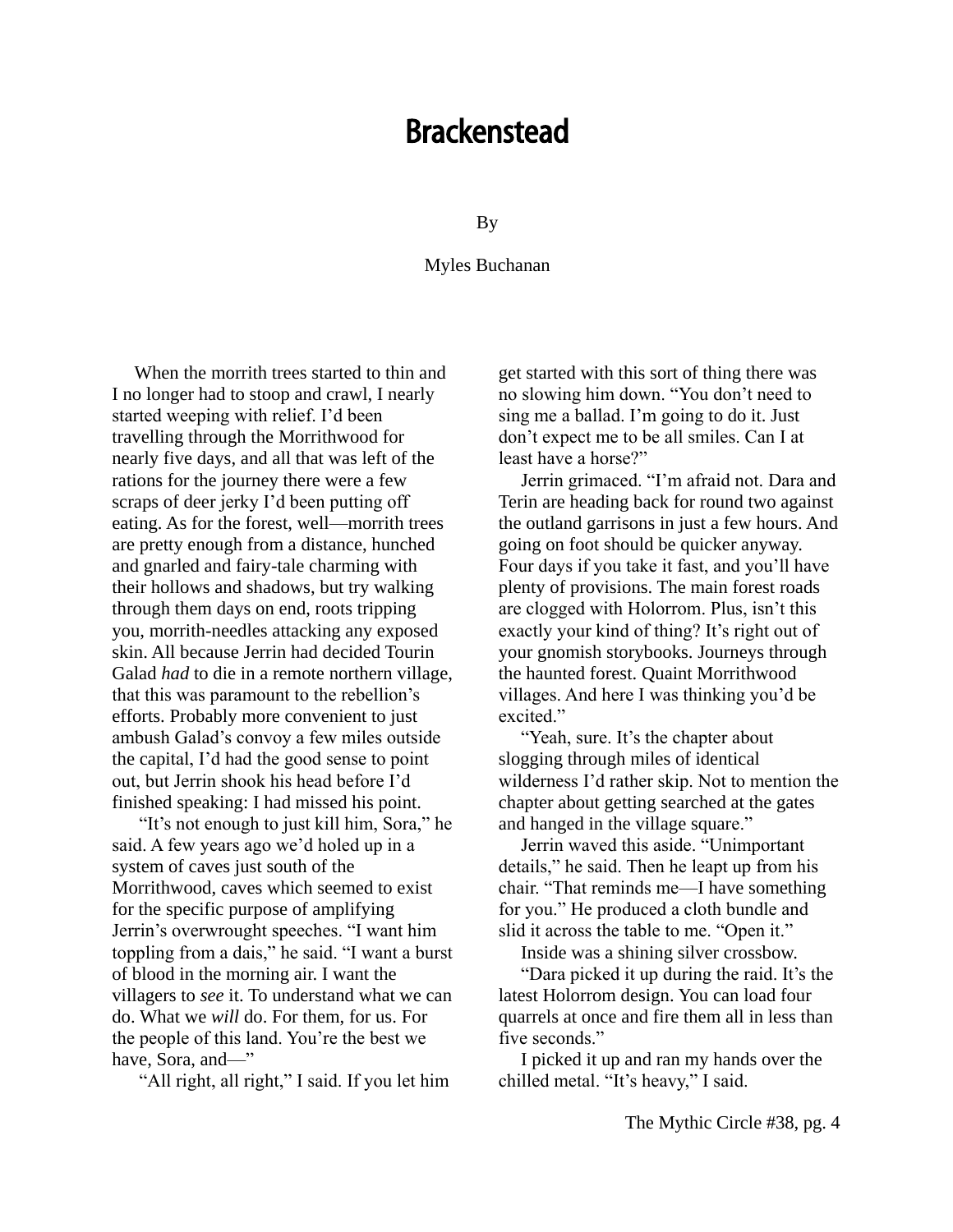"Impractical." But I couldn't help smiling. "Less than five seconds?"

"Try it out if you don't believe me." He laughed. "Hellfire. I like you, Sora. I don't think I say that enough."

I could see the village gates in the distance and could hear the sounds of conversation on the main road, which was now only a quarter-mile or so to the west. The root-rutted forest floor became a soft path, and the morrith trees gave way to large oaks and laurels and thickets of rhododendrons with wide spaces of bright grass between them. I realized I was walking through the village's quiet garden, and it reminded me so much of my old home that I had to stop for a moment and get myself together, putting my hands on my knees and looking down at a patch of flowering clover. Long before the days of the Holorrom, gnomes had made these gardens on the boarders of each Morrithwood village, in the space between the tangled morriths and the first cottages. I used to run on similar paths with my little village friends, in a different village, long gone now.

Out from under the dense ceiling of branches the day felt warmer, and I remembered it was only the beginning of September. I'd lost some perspective under the morrith trees, done what Jerrin had warned against and ended up bound in memory. It was difficult not to think about a similar summer night, seven years ago, when I fled from a different quiet garden to the Morrithwood beyond while my old life burned. Not that I remembered much—I was eleven—just a lot of wind and rain, patches of coasting clouds overlaid with morrith branches. The glow of red where my village and family had been, quickly dimming as the fires ate through the straw and dried wood and the rain pounded it all down to soggy ash. The texture of twigs and moss through my moccasins. Of course I'd thought I'd seen gnomes. It wasn't hard to imagine them, with their white hair and crinkled faces and frail child's bodies. I'd wanted to see them.

But no point in thinking about that now. What was this village even called? Something *stead*, like everything else in the north, but of course all I could think was Morstead, the name of my childhood village. I joined the convoy of wagons and carts and weathered woodsmen on the main road, the embankment of which was covered in layers of bracken. Ah yes. Brackenstead. How could I have forgotten?

Jerrin had been right—there was no security to speak of at the village gates. This was a good thing, since all I was carrying in the pack was a blanket, the Holorrom crossbow and ammunition pouch, and provisions for a speedy journey back south. Tough to piece together a cover story for that one. I looked at my feet apologetically and edged in behind a bickering family of five as the guards looked on. They were boys holding spears and wearing a few scraps of chain mail, just a few years older than me. I cringed at the thought of killing them, if things went sour, but there was no point in worrying about that now.

It hadn't occurred to me how similar it would all be, the main market street and cobblestones and small thatched cottages. Even the late-summer breeze seemed gentle in its sorrowfulness, as if the world had some message for me. Yes, this is the way I used to think, as a spacey eleven-year-old. I took my time heading up the street. The merchants and food vendors were closing down their booths, making final transactions. One difference: tiny maple trees lined the streets, narrow trunks with smooth violet bark and leaves already full red. I watched two children climb through one of the trees, a boy and a girl so identical they had to be siblings. The boy looked back at me immediately and I looked away. The trees confused me. They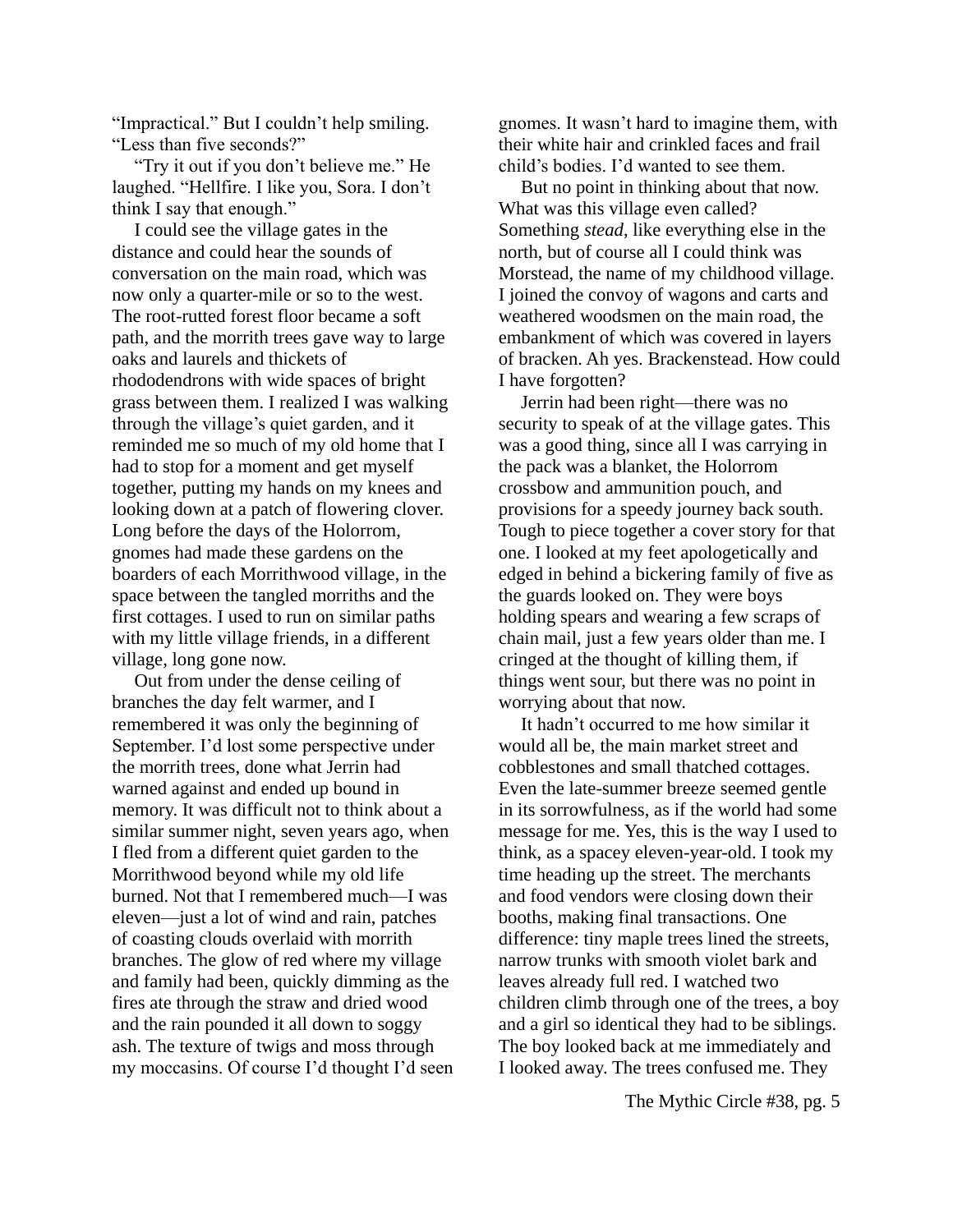seemed too tidy and ornate. I wondered who had planted them and why.

"Raspberry tarts!" A short bearded man brandished a basket, and I was endeared in spite of myself. I shook my head but gave him a smile.

I found a room at one of the cheaper inns, which resembled an overlarge and misshapen cottage with a few extra levels crammed under its roof. But inside it was bigger and more popular than it seemed. The clamor of raised voices was overwhelming at first. Too many hours with no one but trees can fool you into thinking you're the only person in the world.

The only room available was on the second floor. "Hope you don't mind cozy," the man behind the counter said.

"Not at all," I told him. A few years before I would have only accepted a first-floor room facing the alley, with a window I could lock and easily open. What can I say? I'd grown careless in my old age.

At the bar I burned Jerrin's funds on chicken and potatoes and gulped a mug of cheap woodsman's beer, taking even breaths, my back turned to the other patrons. With nasty tangled hair and an unwashed face I figured I'd pass for a boy in the loose clothes I was wearing. My hope was to sip my drink, listen to the clash of happy voices and watch the sun get splintered apart by morrith trees, preferably without some off-duty village watchmen or (worse yet) earnest farm boy coming over to ask me where I was from. This plan really seemed to be working, and I was so spaced out that somehow I managed not to notice the hush that fell over the room and Tourin Galad himself, who sat down right next to me.

"Hello, young girl," he said, not missing a beat. He was wearing a glittering silver mail shirt and a dark cloak. Like all the Holorrom his hair was black. By his face he couldn't have been more than thirty-five, which

startled me a little. I'd been picturing an old man. And maybe if I hadn't been caught up in nostalgia, hadn't been sitting there piecing together details of a life there was no way for me to ever go back to, maybe then I would have had the good sense to dodge around the other patrons up to my room. I was tipsy enough that I probably could have bathed and fallen asleep reasonably quickly, woken in the morning ready to put the rapid-firing crossbow to use and get the hell out of there.

"Good evening, my lord," I said. As soon as he broke eye contact I glanced behind him: two thickset silver-armored Holorrom, hands clasped in front of them. I wondered if they would sit me back down if I tried to leave.

"Aren't you a little young for that?" Tourin Galad asked. He pointed to the halffull mug in front of me.

"I'm older than I look, my lord." I offered. "Usually a bit cleaner, too. You'll have to excuse me."

Galad shook his head. "You don't have to apologize. It's not as if it's exactly your choice."

I knew his angle, of course. Tourin Galad had also been raised in a modest Morrithwood village, or so he claimed, and whenever he visited the smaller towns to make sure the woodsmen were thinking happy woodsmen thoughts and paying their exorbitant woodsmen's taxes, he could be counted upon to buy some struggling pastoral type a warm meal at a local inn, or pay a wealthy family to treat a dewy-eyed orphan as their own. Easy enough to see through, you would think, but it seemed to work. If taxes were a little high, well, so what? There were orphans to feed. If the Alchemists Guild had to harvest a few more children than usual in a given year, well, at least Tourin Galad valued the life of the common man.

"Please pardon me, my lord," I said, getting up from the stool. "I don't want to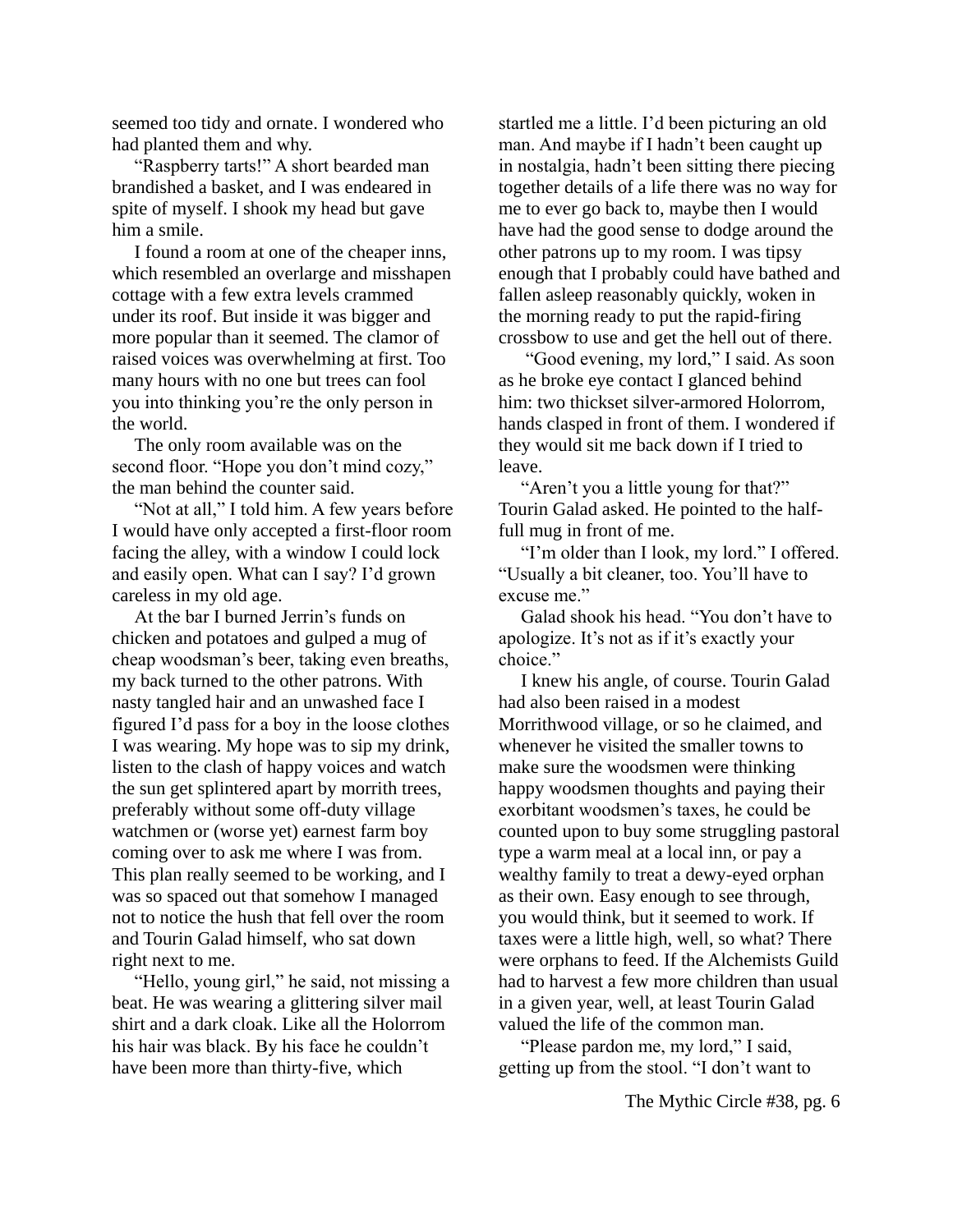waste any more of your time."

Galad reached out and took hold of my upper arm—not hard, but firmly enough that I couldn't escape without doing something extravagant and cover-blowing, like breaking his wrist. "How about a loaf of wheat bread to share?" Galad said. "A young man I spoke with at the gates told me it's delicious. But I doubt I could finish an entire loaf to myself."

"Thank you, sir, but I just ate, and I couldn't possibly—"

"Oh, none of that! You Brackenstead folk are far too unassuming. You're hungry—so eat!"

"But my father says—"

"I'm sure your father taught you never to speak out of turn or ask for anything of a lord. But I'm offering this to you. There's no shame in it. It is a lord's gift."

"If you insist, my lord. And thank you, very much."

Why did I allow this to happen? I'm really not sure. Obviously this was nowhere near according to plan. I could picture the way Jerrin would lower his face into his hands when I told him about it, his incredulous laughter. Jerrin's official protocol had me shooting Galad down the following morning, during his formal address. Hooded and cloaked, I'd be climbing back down to an empty alleyway, ditching the crossbow and rejoining the crowd while his bodyguards were still picking up the pieces. Then it was back into the forest and away. That was the ideal. But the inn was livening again, heads turning, people murmuring. I made some effort to shake my hair over the profiles of my face, but it wasn't going to do any good. I'm still not sure why I didn't run. You'd think I could have figured something out. I should have.

After the barmaid set a mug of beer in front of Tourin Galad and disappeared into the kitchen, he turned to me. "So, tell me about yourself," he said. "How long have

you lived in Brackenstead?"

"Actually," I said. "I'm not from Brackenstead."

Tourin raised his eyebrows. I could see the exchange was already more complicated than he'd anticipated. "Not from Brackenstead," he said. "Then where?"

"Well," I said. "My village was a lot like" this one. Morstead, it was called. It even had a Quiet Garden. But people came and burned it down when I was six."

Tourin's face clouded and I threw him my best look of sorrowful innocence. "I'm sorry to hear that," he eventually said.

The barmaid came back with the wheat bread and a swirl of butter in a small ceramic dish. Plainly something was the matter with me. Why not a different northern village that the Holorrom *hadn't* put to the torch? Why not a nice, boring summary of my piteous years as an orphan waif?

"I wondered," Galad said. "Your speech is too proper for a beggar child's." He sipped his beer. "I suppose you lost your whole family."

"I think so," I said. "I never saw them after"

*He* knew the truth, of course, even if he didn't know I did. My village had been one of the few in the Morrithwood to show any real organized resistance. There were rebels everywhere, of course, mothers and fathers who picked up knives and brittle heirloom swords when the Alchemists' Guild came for their children, isolated dissenters who could be shot down and hanged. But once it became clear there was real organization in Morstead, the Holorrom stopped bothering to single people out, didn't even try to take the children they'd wanted so much. They simply arranged themselves around the perimeter of the village and sent flaming quarrels into the buildings and the people who came out of them. It surprised me how quickly things could be burned, how readily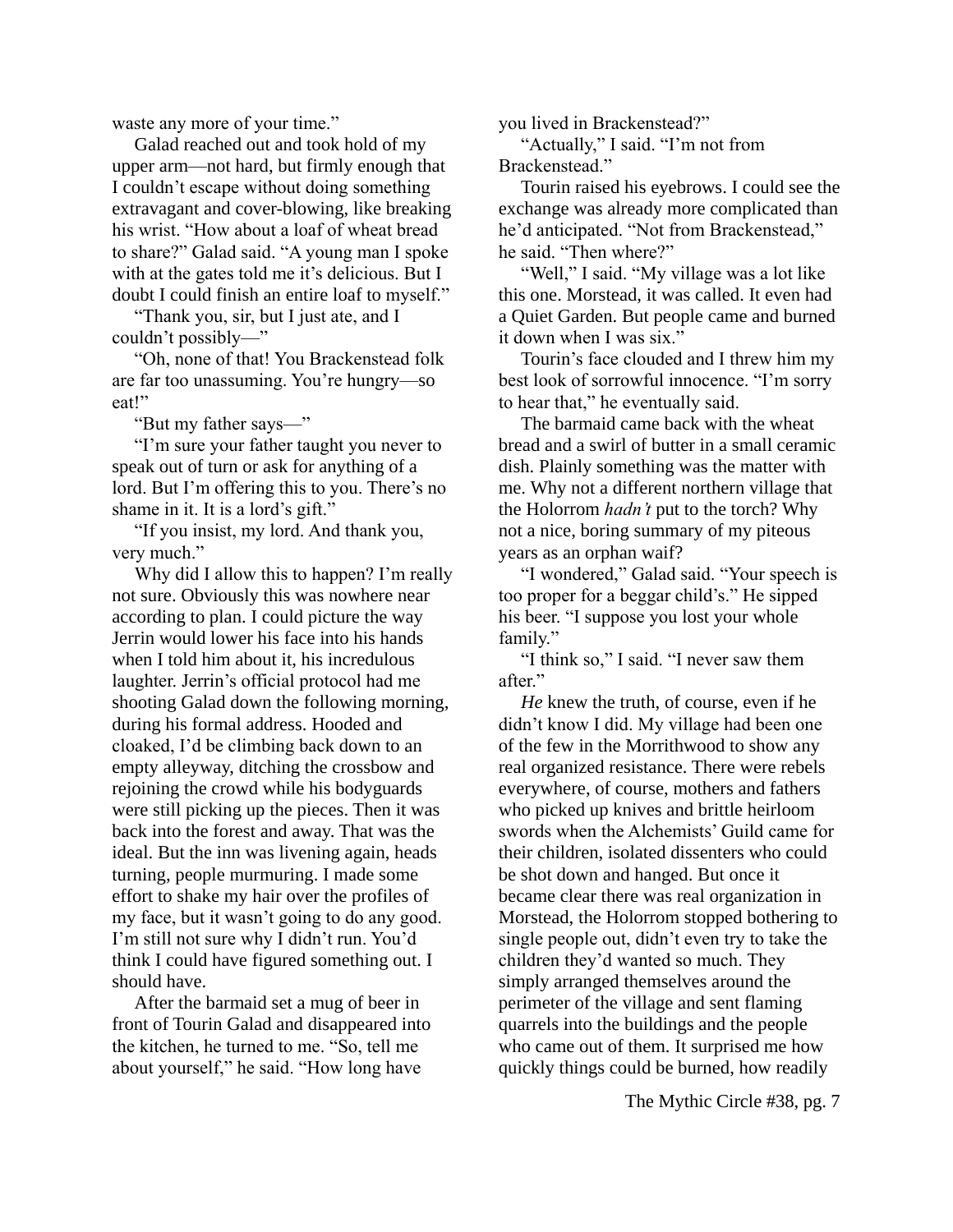my whole life had flamed and sparked and gone dark.

"And what have you done with yourself since?"

"Oh, not very much," I said. "I go from place to place. I beg and find food where I can. Today I got enough extra to come to the inn. Mostly people are nice to me."

"Mostly," Tourin Galad repeated. He'd been frowning down at his plate but he looked up at me now. "Can't be easy. Living day by day. I grew up in a Morrithwood village too, you know. Twenty, maybe thirty miles west. We used to explore the forest in the summer.

"We?"

"Just me and my friends. You know, children you fall in with because they're your age in a small town."

The hearth against the opposite wall had been built up and a group of Brackenstead villagers stood around it, firelight leaping between their bodies. Absurdly I felt content. I guess it was nice to talk about something other than filling some Holorrom dignitary up with crossbow quarrels or garroting a corrupt master of coin. And it obviously beat sulking under a bunch of morrith trees. Already the long hike to Brackenstead felt unreal, swallowed into the murk where all my memories seemed to go. I thought about the night before, trying to fall asleep, watching through a patchwork of dark branches and needles as a low moon slid across the sky, and it felt just as distant as everything else. I thought of the clover patch near my old house, the way the little flowers had seemed to glow in the hours before dark, and some playmate of mine who had loved them. I couldn't remember her name.

I sipped the last of my drink. "Where are they now?"

"My old friends? I have no idea, truly. Still there, I would guess. Living their little lives. I haven't been back since."

"Since you were taken, you mean."

Galad looked at me evenly. "You should be careful," he said. "That kind of talk won't do you any favors. You've lived long enough to have figured that out, I would think."

"I'm sorry, my lord," I said. "I forgot myself. It's just—the way the other children talk. You hear things, and—"

He raised a hand. "You don't need to apologize. Really. It makes sense. It's how I would talk too, if I knew only what you knew. It's a problem of information—you're smart enough to understand that. You only see what must be paid. You don't see the good that comes of it because it happens out of sight."

"Not all of it," I hazarded, and smiled at him. I figured I may as well cover my tracks, perform a little more of the clueless grateful orphan. "I would have gone hungry tonight if not for you. You're doing a kind thing right now."

He grimaced, glanced over his shoulder. "Hardly," he said, and his voice seemed to change. "So I bought you a little food on the kingdom's penny. It might seem like a generous act to you, I guess, but…."

"What is it?" I asked. I guess I figured I was just having fun. But I knew time was getting away from me. With every minute my cover story seemed flimsier, and my pack, wedged just below me, began to look more and more like what it was: a death sentence, if anyone found out what was inside.

Something of this must have shown on my face. "Is this how you normally talk to lords?" Galad asked.

"I don't usually talk to lords at all, my lord."

He laughed, looked away and then back at me, and finally gave me what seemed like an unwarranted smile. "Right," he said. "Yet here we are."

"Drinking the inn's cheapest beer." "The inn's cheapest and oddly delicious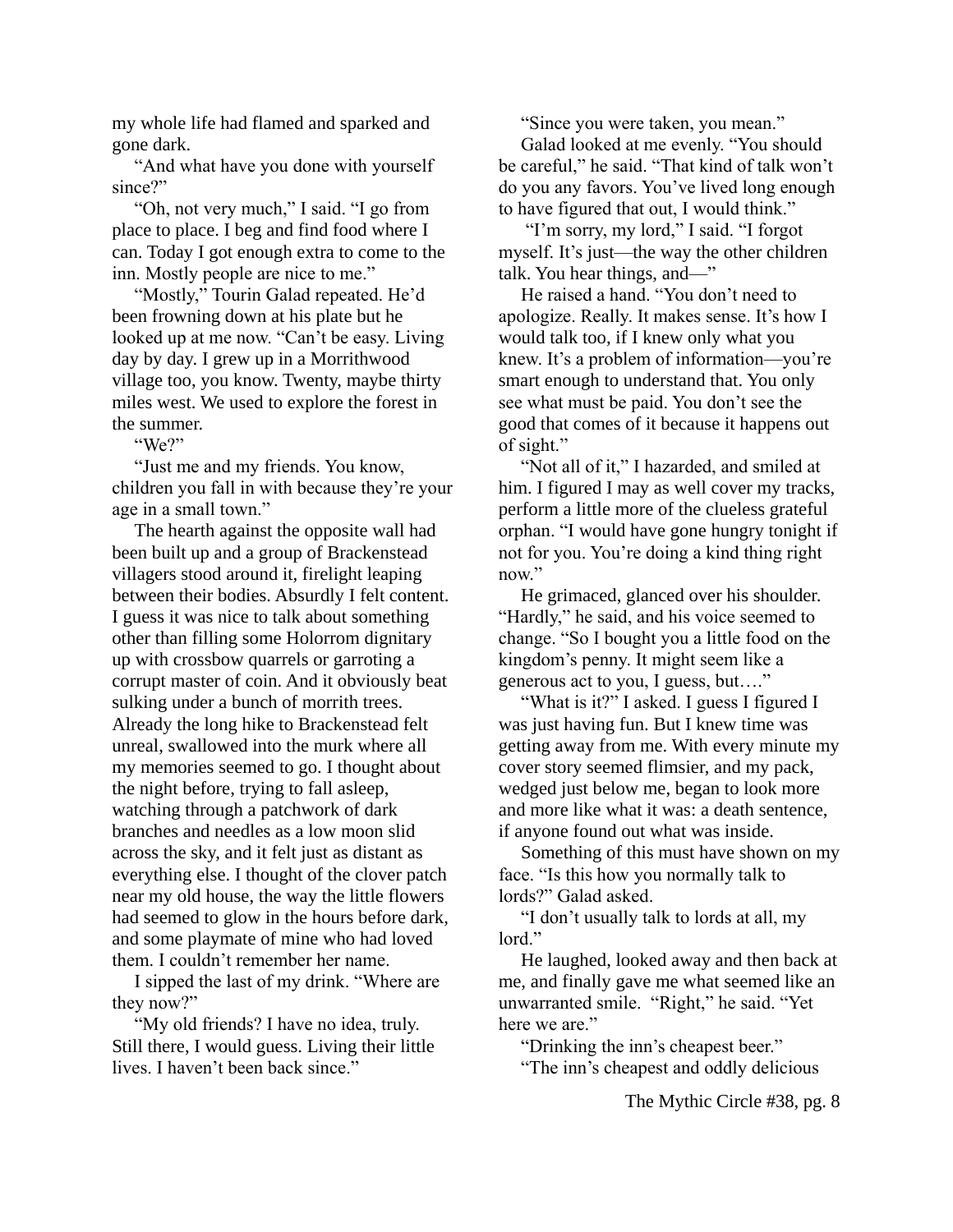beer," Galad said, still looking at me. For a moment I wondered if he was going to excuse himself, but then he said, "Two more, please!" raising his hand, and the barmaid was taking the empty glasses away.

"You just need to drink more woodsmen's beer," I found myself saying. "They must be doing something bad to it in the capital."

"It's wine country up there, I'm afraid," he said. "They disdain this stuff, though obviously they've never tried it." He lipped foam from the top of the mug. "It all just rests on pretension."

"I wouldn't know, my lord."

He laughed. "I suppose you wouldn't. But I know you'd hate it."

"You know?"

"Oh, you might be impressed at first. The flowers and fountains and the buildings polished till you can practically see your own hellstained reflection in them. But it's fake, all of it. The buildings. The people. The wine you have to drink. You'd see through it in a moment."

Finally I understood what was happening, the thing between us making everything seem so strange. He wanted me. It was obvious now—his shifted posture, the newly self-conscious youth in his features, the hope in his eyes. I had the impulse to giggle. Torchlight fluttered in the windows and patrons streamed into the inn, bellowing and laughing. I felt a cool gust of evening air. When I straightened in my chair I was startled by the heavy throb of alcohol, glimpsed Galad's bodyguards in the corner of my eye and almost jumped. I had actually forgotten they were there. It was time to go. "My lord," I said. "I really should be—"

"I was there, you know," Galad muttered.

Something lurched in me. "You were where?"

"I squired for Morth Lowin. The general who led the attack on your village. If I'm thinking of the right one, anyway. I was just a boy, younger than you are. Fourteen, I think I was. I'd never seen so much fire."

He sipped his beer, looking down. "I didn't do anything. Nothing other than put on Lowin's armor and saddle his horse. And then guard him as…as it happened. There wasn't—"

"There wasn't much to do, was there?" I said. "Can't have been a very challenging battle for the Holorrom. For us, though…." I looked at him. "Well. There was quite a bit of fire"

"I wouldn't have done things that way. It was unnecessary. Even Lowin looked a little pale. But I was fourteen."

"Right. You said."

I imagined how it must have looked from a distance, the first quarrels cutting down the night watchmen, the next striking straw and thatch. Faint smell of smoke in the night air, cries of alarm then terror then pain. A rising perimeter of flame.

He started to say something more, but a big red-faced man shouldered his way up to the bar and stepped between us. "You'll pardon me, lords and ladies," he bellowed. Apparently he didn't realize who he was talking to. Galad's bodyguards took the man by the arms and pulled him back. "You aren't to stand between them," one of them said. The man twisted in their grip, indignant, and I swept my pack from the floor and put the sole of my boot into the nearest guard's hamstring, just above the greaves. The three men toppled into Galad and I ran for the door. Someone put a meaty hand on my shoulder and I threw an elbow behind me. There was a grunt of pain and the hand released me.

It was a busier night than any I could remember from Morstead. I walked quickly up the main street for a block or two, the miniature maples glowing in the torchlight, then dipped down a side street toward the village's edge. The torchlight and voices